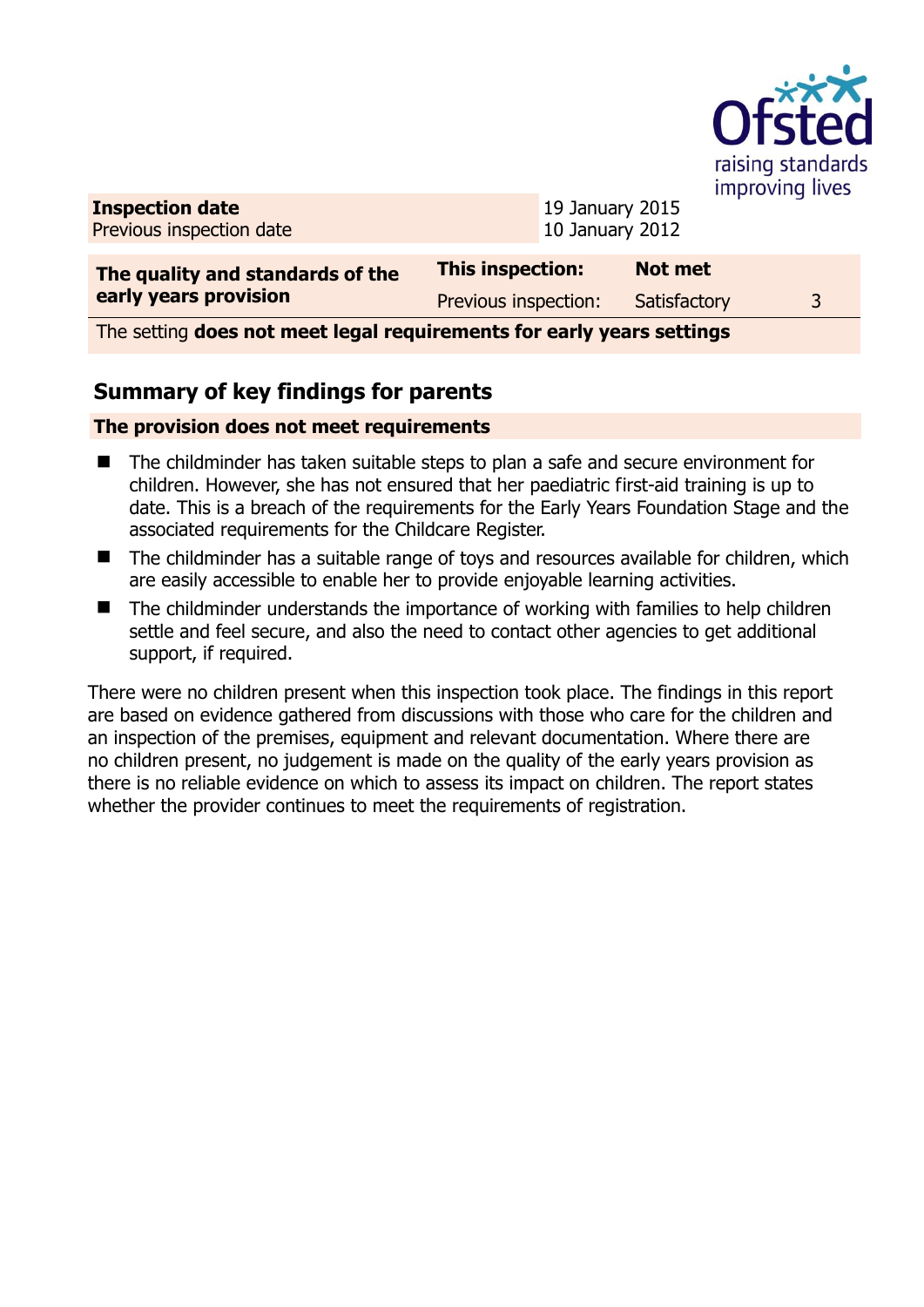## **What the setting needs to do to improve further**

#### **To meet the requirements of the Early Years Foundation Stage the provider must:**

■ ensure a current paediatric first-aid certificate is gained by undertaking relevant training.

#### **To meet the requirements of the Childcare Register the provider must:**

- obtain an appropriate first-aid qualification (compulsory part of the Childcare Register)
- obtain an appropriate first-aid qualification (voluntary part of the Childcare Register).

### **Inspection activities**

- The inspector discussed with the childminder how she intends to deliver the educational programmes for children.
- The inspector looked at policies and documents the childminder intends to use when caring for children.
- The inspector discussed with the childminder her plans for improvement.
- The inspector looked around the areas allocated for childminding.

#### **Inspector**

Karen Scott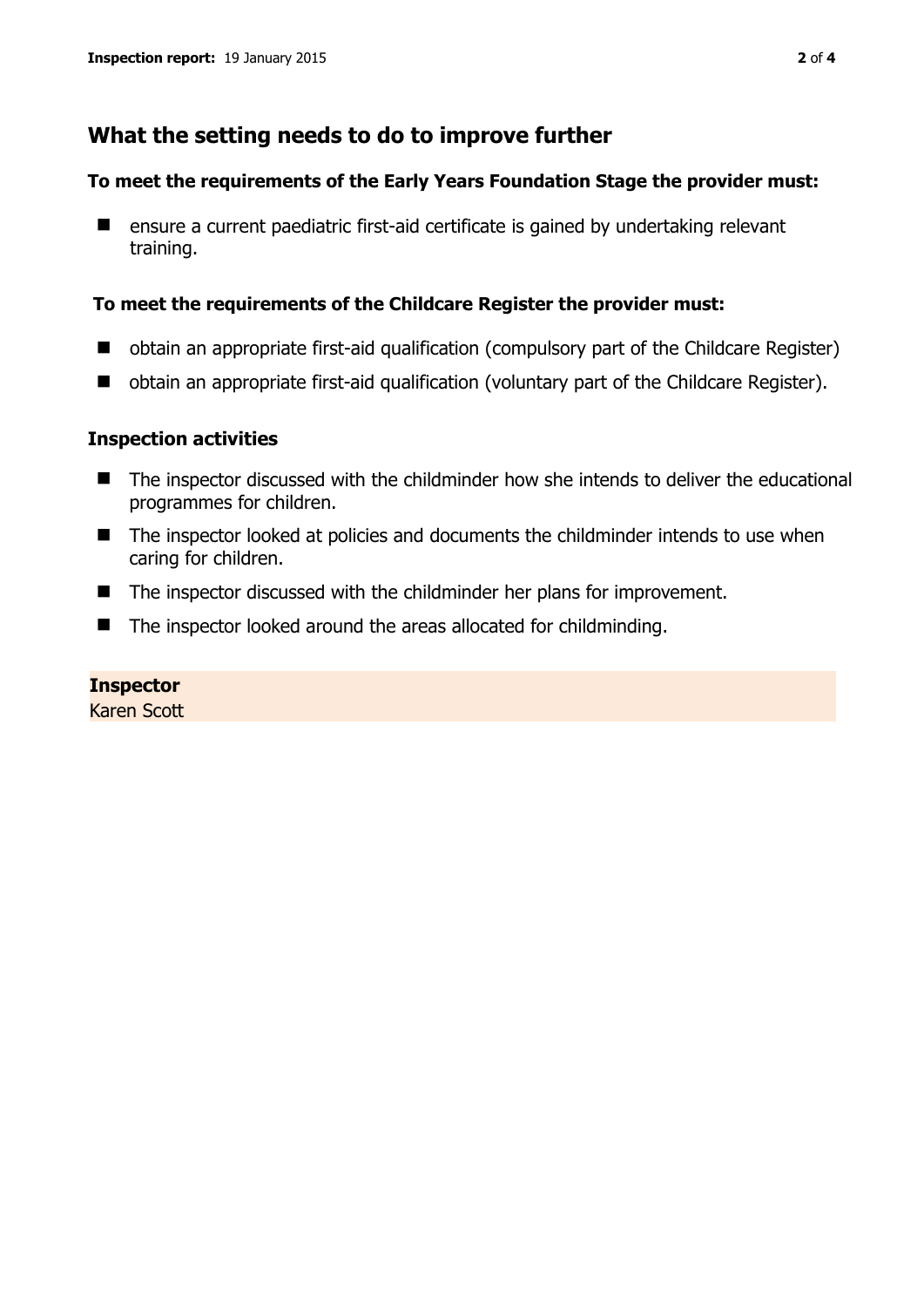# **Setting details**

| Unique reference number       | EY429051        |
|-------------------------------|-----------------|
| <b>Local authority</b>        | Kent            |
| <b>Inspection number</b>      | 816645          |
| <b>Type of provision</b>      | Childminder     |
| <b>Registration category</b>  | Childminder     |
| <b>Age range of children</b>  | 0 - 8           |
| <b>Total number of places</b> | 6               |
| Number of children on roll    | 0               |
| <b>Name of provider</b>       |                 |
| Date of previous inspection   | 10 January 2012 |
| <b>Telephone number</b>       |                 |

The childminder registered in 2011. She lives with her husband in Northfleet, near Gravesend, Kent, and is located close to shops, parks, schools and pre-schools. The whole of the childminder's house is available for childminding, with a fully enclosed garden for outside play. There is supervised access to the first floor bathroom and there is also an outside toilet. The family has a pet cat, fish and a beaded dragon. The childminder is registered on the Early Years Register and the compulsory and voluntary parts of the Childcare Register. The childminder is willing to walk or drive to local schools and preschools to take and collect children. There were no children on roll at the time of the inspection.

This inspection was carried out by Ofsted under sections 49 and 50 of the Childcare Act 2006 on the quality and standards of provision that is registered on the Early Years Register. The registered person must ensure that this provision complies with the statutory framework for children's learning, development and care, known as the Early Years Foundation Stage.

Any complaints about the inspection or the report should be made following the procedures set out in the guidance 'Complaints procedure: raising concerns and making complaints about Ofsted', which is available from Ofsted's website: www.gov.uk/government/organisations/ofsted. If you would like Ofsted to send you a copy of the guidance, please telephone 0300 123 4234, or email enquiries@ofsted.gov.uk.